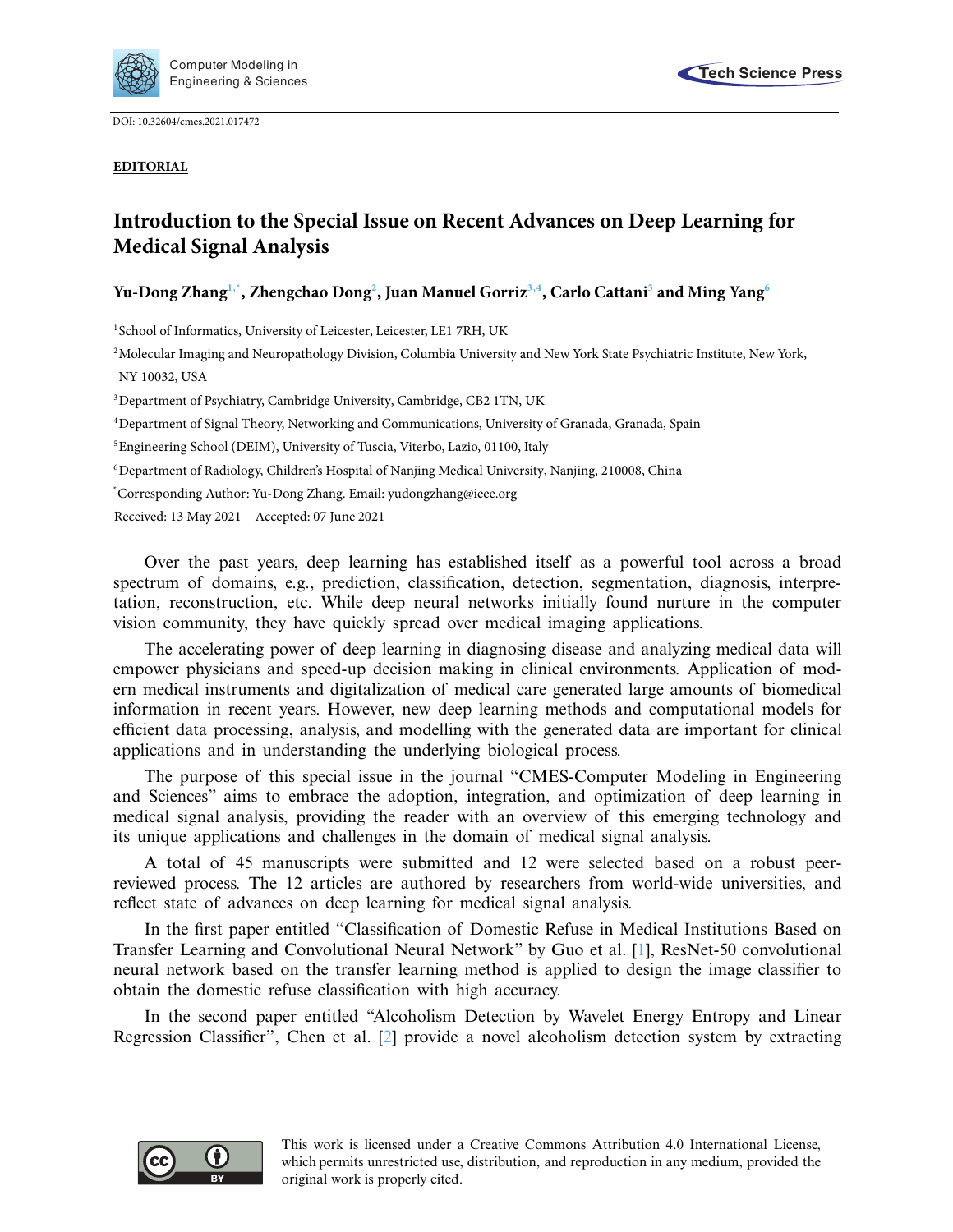image features of wavelet energy entropy from magnetic resonance imaging combined with a linear regression classifier.

In the third paper entitled "An Emotion Analysis Method Using Multi-Channel Convolution Neural Network in Social Networks" by Lu et al. [\[3\]](#page-2-2), an emotional analysis model using the emotional dictionary and multichannel convolutional neural network is proposed.

The fourth paper "Least-Square Support Vector Machine and Wavelet Selection for Hearing Loss Identification" by Tang et al. [\[4\]](#page-2-3) investigates the advantages and disadvantages of three classical machine learning methods: multilayer perceptron, support vector machine, and leastsquare support vector machine (LS-SVM) approach, and makes a further optimization of the LS-SVM model via wavelet entropy.

The fifth review paper "Importance of Features Selection, Attributes Selection, Challenges and Future Directions for Medical Imaging Data: A Review" by Naheed et al. [\[5\]](#page-2-4) is meant to describe feature selection techniques in a medical domain with their pros and cons and to signify its application in imaging data and data mining algorithms.

In the sixth paper entitled "A Multi-View Gait Recognition Method Using Deep Convolutional Neural Network and Channel Attention Mechanism" by Wang et al. [\[6\]](#page-2-5), a multi-view gait recognition method using deep convolutional neural network and channel attention mechanism is proposed.

The seventh paper "PDNet: A Convolutional Neural Network Has Potential to be Deployed on Small Intelligent Devices for Arrhythmia Diagnosis" by Yang et al. [\[7\]](#page-2-6) proposes a convolutional neural network model named PDNet to recognize different types of heart arrhythmias efficiently.

In the eighth paper "Effect of Data Augmentation of Renal Lesion Image by Nine-layer Convolutional Neural Network in Kidney CT" by Wang et al. [\[8\]](#page-2-7), a nine-layer Convolutional Neural Network (CNN) is proposed to classify the renal Computed Tomography images.

Nasir et al. [\[9\]](#page-2-8), in their paper "A Hybrid Deep Learning Architecture for the Classification of Superhero Fashion Products: An Application for Medical-Tech Classification", take advantage of utilizing a standard publicly dataset taken from a competition, and proposes a generic data balancing technique for imbalanced dataset to enhance and enable the in-depth training of the CNN.

Jiao et al. [\[10\]](#page-2-9) propose a sub-network extraction method based on graph regularization nonnegative matrix factorization, in their paper entitled "Extracting Sub-Networks from Brain Functional Network Using Graph Regularized Nonnegative Matrix Factorization".

In the eleventh paper "A Mortality Risk Assessment Approach on ICU Patients Clinical Medication Events Using Deep Learning", Shi et al. [\[11\]](#page-2-10) propose to use the heterogeneous medication events driven LSTM to predict the outcome of the patient, and the Natural Language Processing and Gaussian Process, which can handle noisy, incomplete, sparse, heterogeneous and unevenly sampled patients' medication records.

Finally, Tie et al. [\[12\]](#page-2-11), in their paper "MRI Brain Tumor Segmentation using 3D U-Net with Dense Encoder Blocks and Residual Decoder Blocks" propose a new 3D U-Net with dense encoder blocks and residual decoder blocks.

As a final remark, we wish this special issue can contribute to the field of deep learning for medical signal analysis and it may benefit broader readers of researchers, practitioner, and students who are interested in related topics.